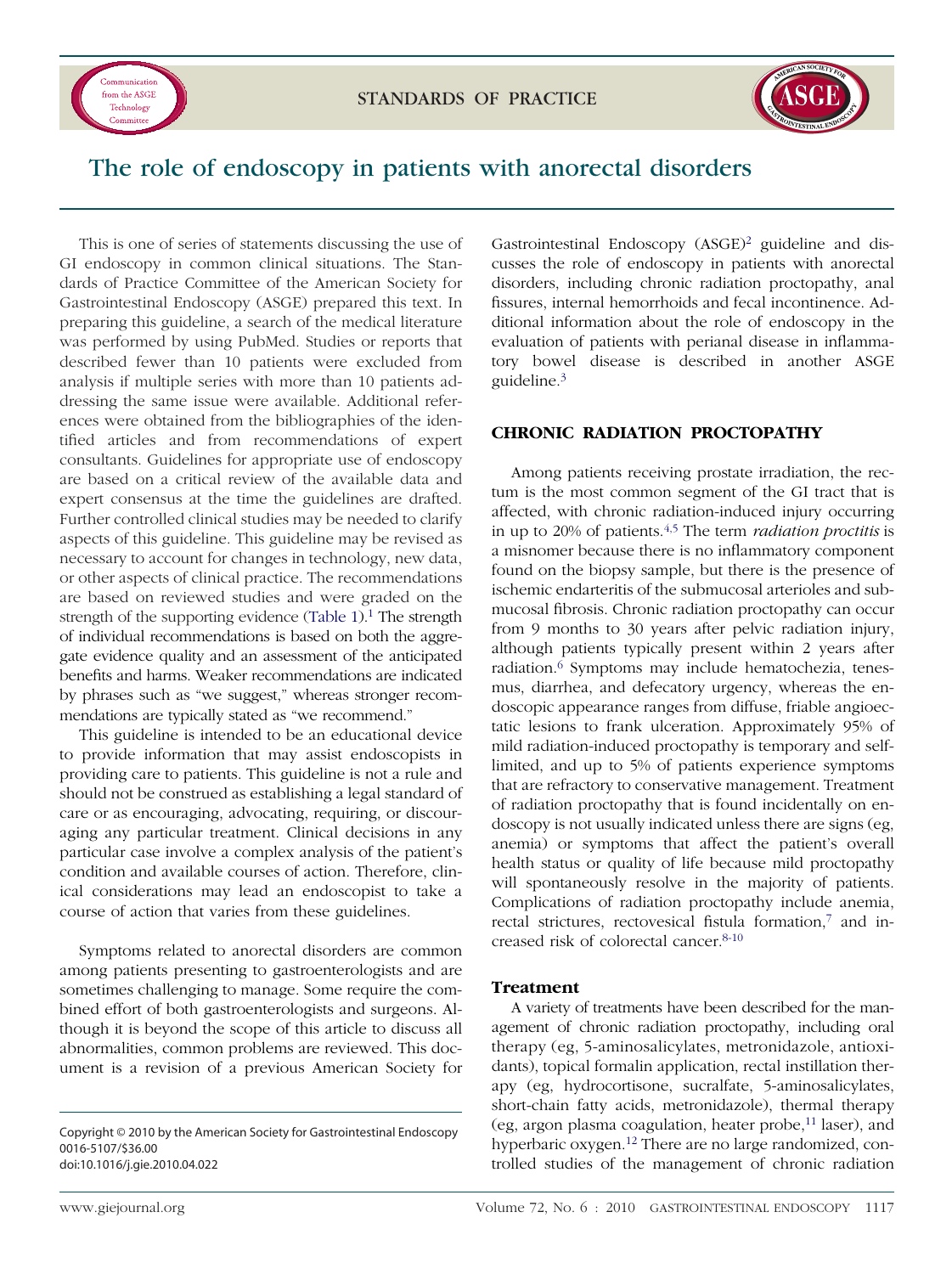<span id="page-1-0"></span>

| <b>Quality of evidence</b> | <b>Definition</b>                                                                                                                                | Symbol                                    |
|----------------------------|--------------------------------------------------------------------------------------------------------------------------------------------------|-------------------------------------------|
| High quality               | Further research is very unlikely to change our confidence in the estimate of effect.                                                            | $\bigoplus \bigoplus \bigoplus \bigoplus$ |
| Moderate quality           | Further research is likely to have an important impact on our confidence in the<br>estimate of effect and may change the estimate.               | <del>MMA</del> C                          |
| Low quality                | Further research is very likely to have an important impact on our confidence in<br>the estimate of effect and is likely to change the estimate. | <del>NA</del> NO                          |
| Very low quality           | Any estimate of effect is very uncertain.                                                                                                        | ക്കററ                                     |

proctopathy, and most of the data are based on case series and small trials[.13](#page-4-0)

**Medical therapy.** Several medical therapies are briefly described here. In one prospective case series of 14 patients, rectal sucralfate suspension relieved symptoms in 11 patients over a mean follow-up of 6 months[.14](#page-4-0) Sucralfate enemas (2 g twice daily) have been found to be superior to the combination of oral sulfasalazine and steroid enemas in controlling symptoms  $(94\% \text{ vs } 53\%, P \leq$ .05) in a prospective, randomized trial of 37 patients[.15](#page-4-0) In a case series of 26 patients with moderate to severe radiation proctopathy, sucralfate suspension twice daily was associated with a good symptom response in 77% by 4 weeks and 92% by 16 weeks.<sup>16</sup> 5-Aminosalicylic acid enemas failed to improve symptoms or the endoscopic appearance of the rectal mucosa in a prospective, open-label trial[.17](#page-4-0) Similarly, treatment with butyric acid enemas failed to result in significant improvements in symptom, endoscopic, and histologic scores in a randomized, doubleblind, placebo-controlled, crossover trial in 12 patients.<sup>18</sup> In a randomized, double-blind, crossover trial of 120 patients, hyperbaric oxygen treatment was associated with an absolute risk reduction for nonhealing of 32% (number needed to treat  $= 3$ ) and enhanced bowel-specific quality of life[.19](#page-4-0) In a Cochrane review, significant improvement was seen in healing of radiation proctopathy with hyperbaric oxygen treatment  $(P = .02).^{20}$  In a open-label pilot study of 20 patients using a combination of vitamin E (400 IU 3 times daily) and vitamin C (500 IU 3 times daily), there was a significant symptomatic improvement in bleeding, diarrhea, and urgency.<sup>21</sup>

**Endoscopic therapy.** Endoscopic therapy for radiation proctopathy includes thermal coagulation therapy and topical formalin application. The neodymium yttrium aluminum garnet laser has been effectively used in the treatment of radiation proctopathy and delivers a deeper tissue effect than the argon and potassium titanyl phosphate lasers. A median of 3 treatment sessions (range 1-9) is usually needed to obtain an optimal clinical response[.22-26](#page-4-0) However, laser treatments are expensive and the equipment is not widely available.

Argon plasma coagulation (APC) has become the predominant endoscopic therapy for chronic radiation proctopathy because of its advantages over laser treatment, including lower cost, portability, and the ability to apply noncontact thermal therapy in tangential locations. APC is associated with reduced rectal bleeding in 80% to 90% of cases of radiation proctopathy and may improve the other troublesome symptoms of diarrhea and urgency[.27](#page-5-0) Typically, 1 to 3 treatment sessions are required to achieve bleeding control with power settings of 25 to 60 W and flow rates of 0.5 to 2.5 L/min.<sup>28</sup> In a prospective study of 56 patients, all patients with mild proctopathy  $(n = 27)$  and 79% of those with severe disease  $(n = 29)$  had cessation of rectal bleeding and/or no recurrence of anemia ( $P < .05$ ).<sup>6</sup> During a mean follow-up of 17.9 months (range 6-33 months), 34 of 38 patients (90%) remained in clinical remission. Recurrence of rectal bleeding was higher in those using anticoagulants or aspirin  $(P = .02)$ . Reported complications include rectal stenosis<sup>29</sup> and fistulae<sup>30</sup> in a minority of patients. Colonic explosions have been reported in patients who receive only an enema bowel preparation before APC[.31](#page-5-0) In patients with cardiac pacemakers and defibrillators, caution and recommendations are the same as for the other endoscopic electrocautery systems.<sup>32</sup>

Dilute (eg, 2%-10%) formalin topical treatment of radiation proctopathy has been applied either through a rigid proctoscope or instilled into the rectum. Complete clinical responses range from 63% to 100%[.33-36](#page-5-0) In a retrospective analysis of 100 patients with a mean follow-up of 18 months, 10% formalin was applied by using a 16-inch cotton tip applicator passed through a proctoscope in the office setting[.37](#page-5-0) Cessation of bleeding occurred in 93% of patients after an average of 3.5 formalin applications at 2 to 4-week intervals. Approximately 1% of these patients experienced anal pain and spasm or transient dizziness. Complications, including anal stenosis, mucosal ulceration, and mild fecal incontinence have been reported[.38-40](#page-5-0) Radiofrequency ablation using an endoscopically directed focal ablation device and endoscopic cryotherapy have also been described in small case series.<sup>41,42</sup> Overall, con-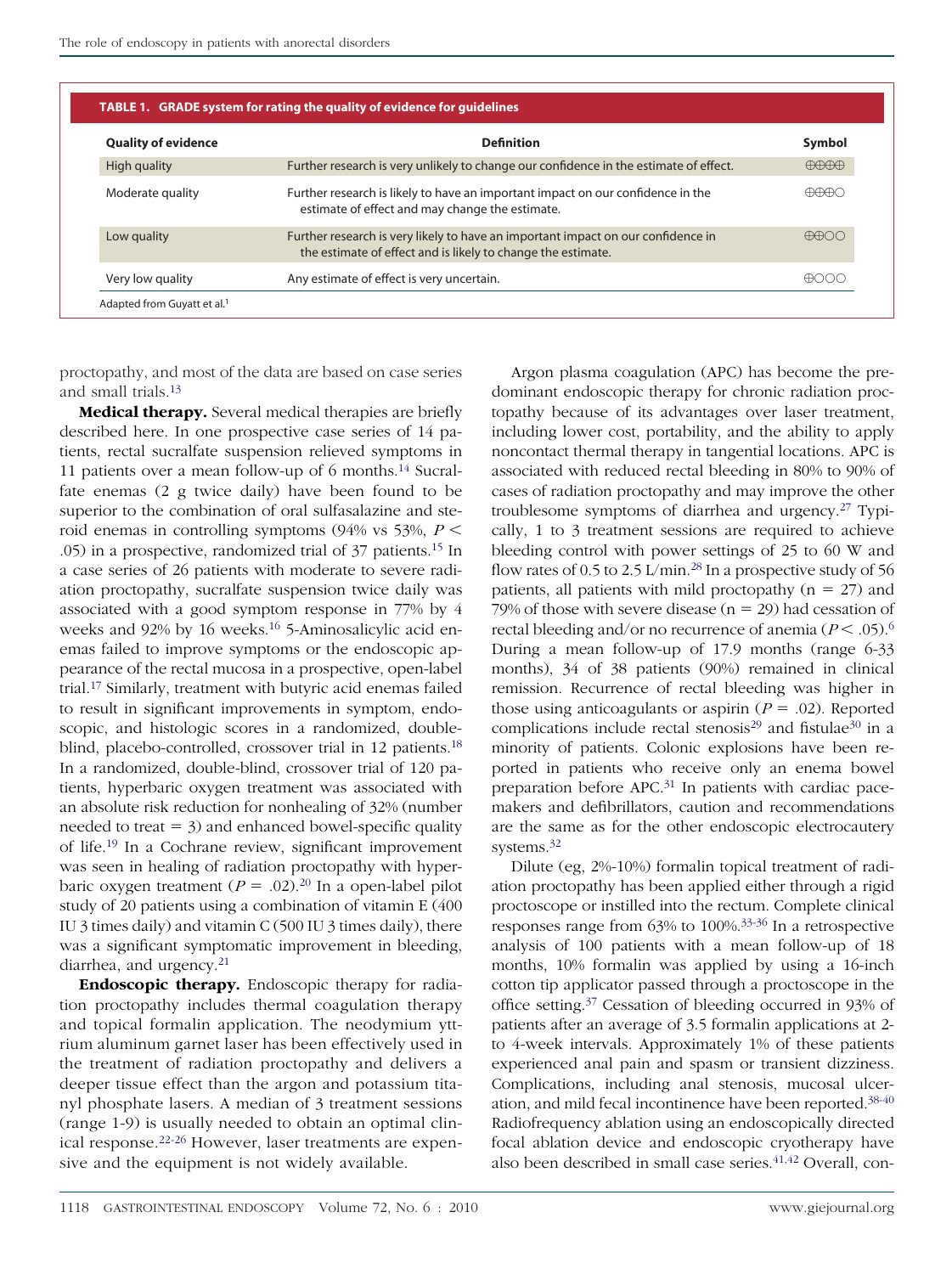sidering the superficial nature of injury and wide availability of APC and topical formalin, these methods are practical first-line approaches to the endoscopic management of chronic radiation proctopathy. Relative contraindications for endoscopic therapy include evidence of malignant recurrence, stenosis, and fistulae. All thermal treatment methods may create symptomatic ulceration (including pain and bleeding), which can require months to resolve.

# **ANAL FISSURE**

An anal fissure is a tear in the anal mucosa below the dentate line, characterized by pain and bleeding with defecation. Anal fissures are also associated with Crohn's disease, although the most common causes are local trauma from hard stool, hypertension of the internal anal sphincter, multiparity, or previous surgery.<sup>43</sup> Fissures usually arise in the posterior midline, but may also be seen in the anterior midline in 19%,<sup>44</sup> and ischemia is involved in the pathogenesis[.45,46](#page-5-0) Diagnosis is suggested by the history with characteristic symptoms of a "tearing" pain associated with bowel movements. Endoscopy should be considered when the diagnosis is in doubt, if bleeding occurs, to rule out associated inflammatory bowel disease and for patients due for a screening colonoscopy. However, temporarily deferring colonoscopy until after initial treatment of the anal fissure may help to avoid the discomfort associated with bowel preparation and colonoscopy in these patients. Anal fissures are best visualized with the patient lying on his or her side in the knee-to-chest position and by distracting the buttocks. Although acute fissures appear as a laceration, chronic fissures appear as linear whitebased lesions with horizontally oriented fibers, typically associated with an external skin tag (sentinel tag) and hypertrophied anal papillae.

# **Nonsurgical Treatment**

If constipation is present, acute fissures should be managed conservatively with stool softeners, fiber, fluids, and lubricants such as mineral oil and flaxseed oil. For chronic anal fissures, initial medical therapy is typically recommended except for fissures associated with an abscess or fistula. However, a Cochrane review concluded that medical therapy in adults is far less effective than surgery. $47$ Medical therapies that have been used include fiber supplementation, topical therapy (ie, mineral oil, anesthetics, nitroglycerin, calcium channel blockers), corticosteroids, calcium channel blockers, and botulinum toxin injection[.48](#page-5-0) Although a meta-analysis of topical nitroglycerin demonstrated significant benefit in healing compared with pla $cebo$  (odds ratio for fissure persistence = 0.55), side effects (especially headaches, with an odds ratio  $=$  4.09) were common.<sup>49</sup> Moreover, a subgroup analysis that excluded studies with low placebo response rates showed no significant benefit of nitroglycerin. Nitroglycerin has to be compounded for application, usually as a 0.2% ointment.

Calcium channel blockers, nifedipine, and diltiazem have been studied in different studies, administered both orally and topically (0.2%-0.3% nifedipine and 2% diltiazem). In a Cochrane review analysis, there was no significant difference in efficacy compared with glyceryl trinitrate[.47](#page-5-0) Calcium channel blockers have shown fewer side effects than topical nitrates<sup>50</sup> and have been found to be superior to topical lidocaine and hydrocortisone.<sup>51,52</sup> A randomized study of 50 patients comparing topical with oral diltiazem showed topical to be more effective.<sup>53</sup> In a randomized, controlled trial comparing oral nifedipine and lateral anal sphincterotomy with tailored sphincterotomy, lateral anal sphincterotomy was associated with significantly better fissure healing rates ( $P < .001$  at 16 weeks) and less recurrence ( $P = .003$ ) than nifedipine.<sup>54</sup> There are no studies available that assess recurrence rates after 1 year. Given the limitations of oral and topical therapy, there has been considerable interest in botulinum toxin injection for chronic anal fissures. Botulinum toxin induces muscle relaxation by inhibiting the release of acetylcholine and is used in several spastic disorders. Reported healing rates with botulinum toxin injection vary widely, ranging from 37% to 92%[.55-58](#page-5-0) The internal anal sphincter is palpated and, using a 27-gauge needle, a total of 20 U of botulinum toxin A is injected in divided doses in either side of the fissure.<sup>58</sup> When botulinum toxin was compared with nitroglycerin, botulinum toxin was more effective in fissure healing than nitroglycerin (92%-96% vs 60%-70%, respectively)[.55,57](#page-5-0) Repeat injection may be beneficial in initial nonresponders or after relapse. Temporary, mild fecal incontinence and perianal thrombosis have been reported[.59](#page-5-0) Long-term benefits and complications are unknown at this point.

# **Surgical Treatment**

Surgery has been superior to medical therapy in recent studies, <sup>60-65</sup> with high healing and low relapse rates. Lateral internal sphincterotomy involves incising the internal anal sphincter through the skin of the lateral aspect of the anus, away from the anterior and posterior midline to reduce sphincter tone. Mean healing/improvement rates are reported at 95%, with a mean rate of incontinence of 9.3%.<sup>66</sup> Even with higher rates of incontinence, overall improvement in quality of life has been reported.<sup>67</sup>

#### **INTERNAL HEMORRHOIDS**

Hemorrhoids are common, with more than 75% of persons in the United States reporting symptomatic hemorrhoids at some point during their life.<sup>68</sup> Approximately 30% of patients with hemorrhoids seek medical care.<sup>69</sup> There are multiple factors associated with hemorrhoid formation, including degeneration of supporting tissue of the anal canal fibrovascular cushions and decreased ve-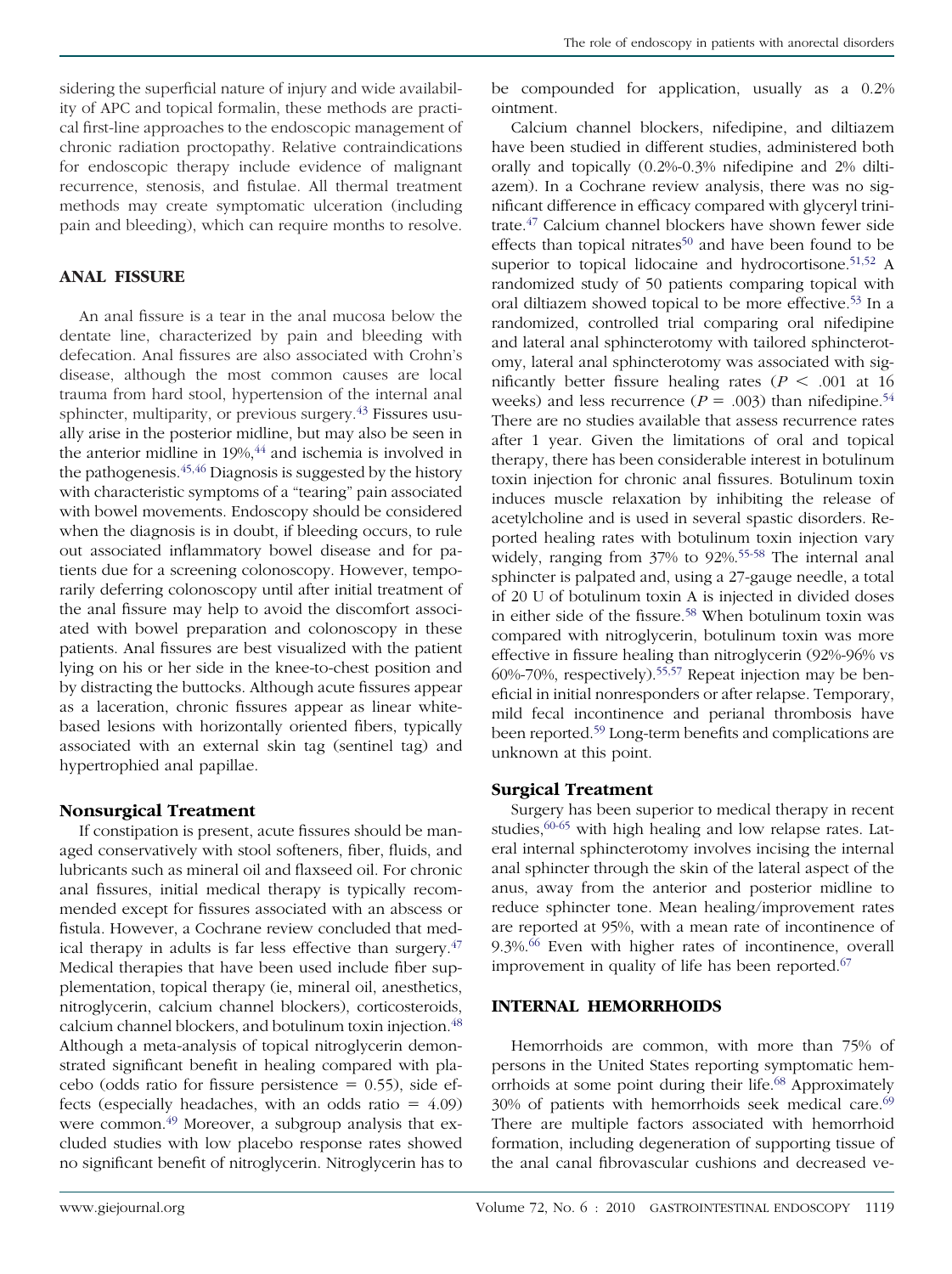nous return. These factors are exacerbated by increased abdominal pressure and inadequate intake of soluble fiber and water[.70](#page-5-0) Hemorrhoids are classified as either external or internal depending on their presence below or above the dentate line, respectively. The Goligher classification of internal hemorrhoids has 4 degrees[.71](#page-5-0) In the first degree, the hemorrhoids bleed but do not prolapse. Seconddegree internal hemorrhoids prolapse but spontaneously reduce. Third-degree hemorrhoids prolapse and require manual reduction, and fourth-degree hemorrhoids prolapse but cannot be reduced. Typical presenting symptoms include rectal pain, itching, prolapse, and bleeding, and about 20% may have concomitant fissures. Diagnosis is made by inspection of the perineum, digital rectal examination, and office anoscopy. Endoscopic evaluation for colorectal cancer should be performed depending on the clinical situation (eg, patient age, symptoms, previous evaluation, and family history). Internal hemorrhoids are best viewed by anoscopy or if flexible endoscopy is being performed, on retroflexion.

# **Treatment**

Medical management suffices for most patients with symptomatic internal hemorrhoids; the type of treatment is dictated by the severity of symptoms and degree of prolapse. Detailed medical management is beyond the scope of this document. The use of fiber shows a consistent beneficial effect for relieving overall symptoms and bleeding in the treatment of symptomatic hemorrhoids. $72,73$ Other nonsurgical options for hemorrhoid treatment include sclerotherapy,<sup>74</sup> rubber band ligation (RBL),<sup>75</sup> infrared photocoagulation[,76](#page-6-0) electrocoagulation[,77](#page-6-0) cryotherapy[,78](#page-6-0) and low-voltage direct current[.79](#page-6-0) Sclerotherapy, which can be performed through an anoscope, is effective for first- and second-degree hemorrhoids, although rare complications include mucosal necrosis, abscess, prostatitis, erectile dysfunction, and portal pyemia[.80](#page-6-0) RBL is an effective procedure and can be performed with either flexible or rigid endoscopes. Although it is easier to do multiple ligations with flexible endoscopes, discomfort and cost are reportedly higher.<sup>81</sup> Suction band ligation was noted to be superior to forceps ligation with respect to pain and intraprocedure bleeding in a randomized study of 100 patients[.82](#page-6-0) In a study of 45 patients with chronic rectal bleeding secondary to second- and third-degree internal hemorrhoids randomized to RBL or bipolar coagulation therapy, success was higher with RBL (92% vs 62%,  $P \leq .05$ ) with a similar safety profile.<sup>83</sup> Recurrent symptoms were similar at 1 year. Experts caution against RBL of internal hemorrhoids in sedated patients because significant pain caused by errant band placement too close to or below the dentate line can occur. Usually, no more than 3 hemorrhoidal groups are banded in 1 session,  $84,85$  although some experts advocate placing only 1 band at a time to minimize symptoms. Hemorrhoidal disease requiring the placement of 4 or more bands was associated with

a trend toward higher failure rates and a greater need for subsequent operative hemorrhoidectomy.<sup>86</sup>

Surgical treatments (eg, open or closed hemorrhoidectomy, stapled hemorrhoidopexy, and Doppler-guided vascular pedicle ligation) are the treatments of choice for all fourth-degree hemorrhoids, strangulated hemorrhoids, and those that have not been successfully treated by other forms of therapy. RBL is the treatment of choice for mild rectal mucosal prolapse and bleeding in first-, second-, and selected third-degree hemorrhoids when medical treatments fail. Surgical treatment should be reserved for patients with very large third- and fourth-degree hemorrhoids or patients in whom RBL failed[.87](#page-6-0)

### **FECAL INCONTINENCE**

Fecal incontinence is a common anorectal disorder with a reported prevalence of 8.3% in noninstitutionalized U.S. adults. The prevalence is similar in men and women (7.7% and 8.9%, respectively) and increases with age.<sup>88</sup> Because anorectal malignancy or proctitis can cause fecal incontinence, all these patients should be considered for flexible sigmoidoscopy or colonoscopy as indicated by age, family history, and previous endoscopic evaluation. The evaluation should also assess for prolapsing hemorrhoids, rectal prolapse, and rectocele. A common cause of fecal incontinence is reduced internal and/or external sphincter tone or defect or decreased rectal compliance, which can be assessed by digital rectal examination and quantified with anorectal manometry. In patients with reduced sphincter tone, endoanal US (EAUS) or magnetic resonance imaging (MRI) should be considered to evaluate the integrity of the sphincters to rule out obstetrical or other injury. A prospective study of 52 patients revealed that EAUS was superior to MRI for the diagnosis of internal anal sphincter injury and equivalent to MRI for the diagnosis of external anal sphincter injury.<sup>89</sup> The criterion standard in this study was a consensus based on clinical evaluation and anorectal physiologic test results. Another prospective study of 237 patients with fecal incontinence revealed a nonsignificant difference in sensitivity for EAUS versus MRI (90% vs 81%,  $P = .23$ ) in the diagnosis of external anal sphincter defects and atrophy.<sup>90</sup> Although some studies showed that EAUS was helpful in predicting outcomes of sphincteroplasty $91,92$  and success after surgery,  $93$  1 study found that the EAUS findings did not predict clinical outcomes.<sup>94</sup> Evolution in the technologic and procedural aspects of EAUS (eg, 3-dimensional imaging, high-frequency probes) and MRI (eg, external and dynamically phased studies, endovaginal approaches) and future comparative clinical studies will further help to define the role of these complementary imaging modalities in fecal incontinence. Other diagnostic tests that may be informative include pudendal nerve terminal motor latency and electromyography.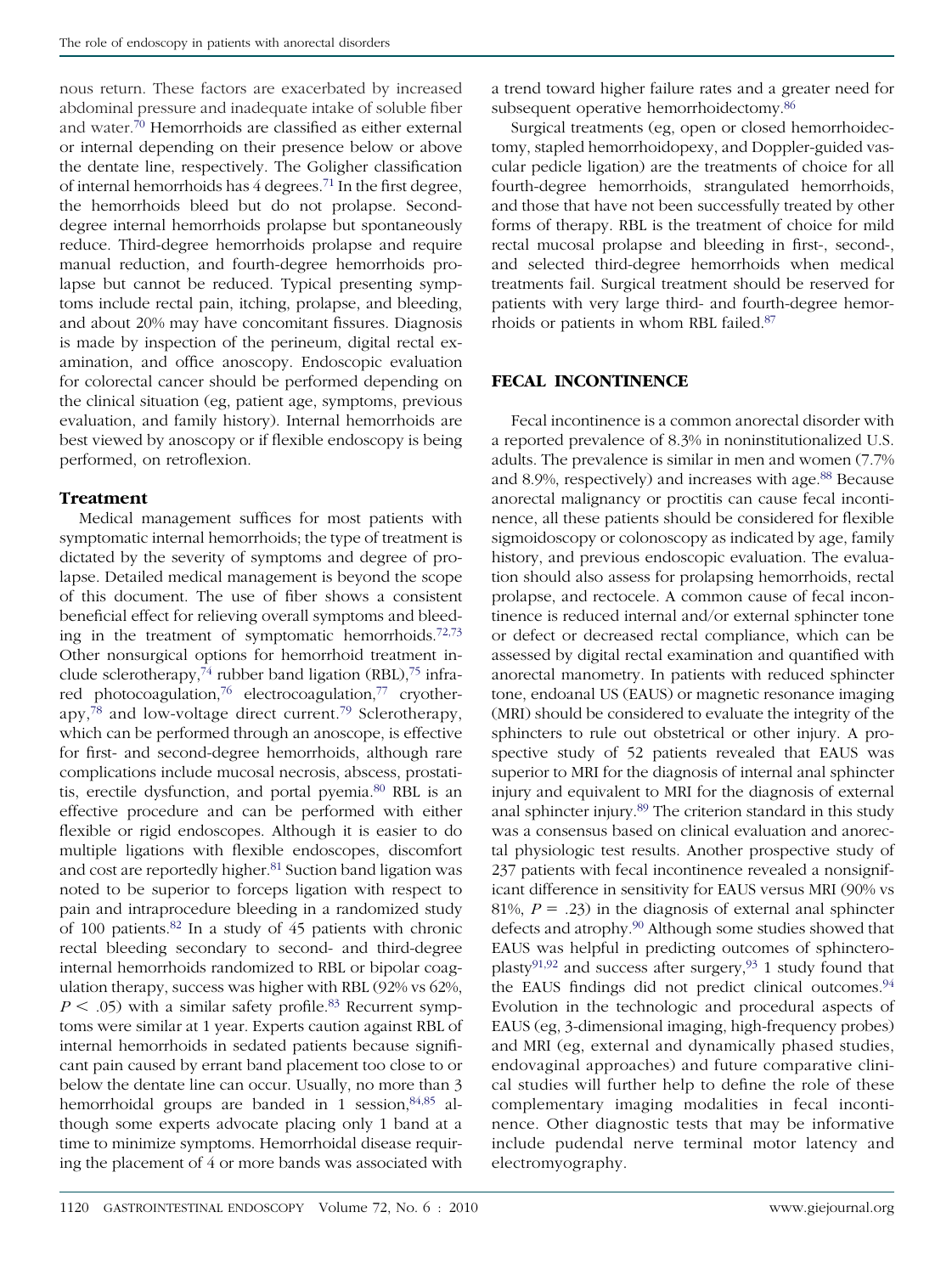### <span id="page-4-0"></span>**RECOMMENDATIONS**

- 1. Treatment of radiation proctopathy that is found incidentally on endoscopy is not recommended unless there are signs (eg, anemia) or symptoms that are affecting the patient's overall health status or quality of life because in the majority of patients, mild proctopathy will spontaneously resolve.  $\oplus$  000
- 2. When endoscopic treatment of chronic radiation proctopathy is indicated, we suggest APC as a first-line approach.  $\Theta$  $\Theta$  $\odot$  Because of cost considerations, hyperbaric oxygen therapy should be reserved as an alternative for patients in whom conventional treatment fails.  $\oplus \oplus \odot \odot$
- 3. We suggest topical formalin application as an alternative treatment for chronic radiation proctopathy.  $\bigoplus$
- 4. We suggest topical nitrate or calcium channel blocker application or botulinum toxin injection as a first line nonsurgical treatment for chronic anal fissure.  $\Theta\Theta$  $\text{OO}$
- 5. We suggest referral for lateral internal sphincterotomy as the definitive treatment for chronic anal fissure and in patients in whom botulinum toxin injection fails.  $\bigoplus$
- 6. We suggest RBL or sclerotherapy as the initial treatment of choice for patients with first-degree internal hemorrhoids that bleed but do not prolapse when conservative management has failed.  $\oplus \oplus \odot \odot$
- 7. We recommend RBL as the initial treatment of choice for patients with chronic bleeding and/or prolapsing internal hemorrhoids of second- and third-degree in whom conservative management fails.  $\Theta$ OO
- 8. We suggest that all patients with fecal incontinence undergo flexible sigmoidoscopy or colonoscopy as indicated by their age, family history, and previous endoscopic evaluation.  $\oplus$ OOO
- 9. We suggest EAUS or MRI as a complement to anorectal manometry for the evaluation of sphincter integrity in fecal incontinence in patients for whom the results are expected to affect management.  $\oplus \oplus \odot \odot$

#### **ACKNOWLEDGMENT**

We thank Richard P. Billingham, MD, for his constructive comments for this guideline.

*Abbreviations: APC, argon plasma coagulation; EAUS, endoanal US; FI, fecal incontinence; MRI, magnetic resonance imaging; RBL, rubber band ligation.*

#### **REFERENCES**

- 1. Guyatt GH, Oxman AD, Vist GE, et al; GRADE Working Group. GRADE: an emerging consensus on rating quality of evidence and strength of recommendations. BMJ 2008;26:924-6.
- 2. Eisen GM, Dominitz JA, Faigel DO, et al; American Society for Gastrointestinal Endoscopy. Standards of Practice Committee. Endoscopic therapy of anorectal disorders. Gastrointest Endosc 2001;53:867-70.
- 3. Leighton JA, Shen B, Baron TH, et al; Standards of Practice Committee, American Society for Gastrointestinal Endoscopy. ASGE guideline: endoscopy in the diagnosis and treatment of inflammatory bowel disease. Gastrointest Endosc 2006;63:558-65.
- 4. Kinsella TJ, Bloomer WD. Tolerance of the intestine to radiation therapy. Surg Gynecol Obstet 1980;151:273-84.
- 5. Buchi K. Radiation proctitis: therapy and prognosis. JAMA 1991;265: 1180-6.
- 6. Karamanolis G, Triantafyllou K, Tsiamoulos Z, et al. Argon plasma coagulation has a long-lasting therapeutic effect in patients with chronic radiation proctitis. Endoscopy 2009;41:529-31.
- 7. Jao SW, Beart RW, Gunderson LL. Surgical treatment of radiation injuries to the colon and rectum. Am J Surg 1986;151:272-7.
- 8. Nieder AM, Porter MP, Soloway MS. Radiation therapy for prostate cancer increases subsequent risk of bladder and rectal cancer: a population based cohort study. J Urol 2008;180:2005-9; discussion 2009-10.
- 9. Kendal WS, Nicholas G. A population-based analysis of second primary cancers after irradiation for rectal cancer. Am J Clin Oncol 2007;30:333-9.
- 10. Baxter NN, Tepper JE, Durham SB, et al. Increased risk of rectal cancer after prostate radiation: a population-based study. Gastroenterology 2005;128:819-24.
- 11. Jensen DM, Machiado GA, Chang S, et al. A randomized, prospective study of endoscopic bipolar electrocoagulation and heater probe treatment of chronic rectal bleeding from radiation telangiectasias. Gastrointest Endosc 1997;45:20-5.
- 12. Leiper K, Morris AI. Treatment of radiation proctitis. Clin Oncol 2007;19: 724-9.
- 13. Denton A, Forbes A, Andreyev J, et al. Non surgical interventions for late radiation proctitis in patients who have received radical radiotherapy to the pelvis. Cochrane Database Syst Rev 2002;(1):CD003455.
- 14. Gul YA, Prasannan S, Jabar FM, et al. Pharmacotherapy for chronic hemorrhagic radiation proctitis. World J Surg 2002;26:1499-502.
- 15. Kochhar R, Patel F, Dhar A, et al. Radiation-induced proctosigmoiditis. A prospective, randomized, double-blind controlled trial of oral sulfasalazine plus rectal steroids versus rectal sucralfate. Dig Dis Sci 1991;36: 103-7.
- 16. Kochhar R, Sriram PV, Sharma SC, et al. Natural history of late radiation proctosigmoiditis treated with topical sucralfate suspension. Dig Dis Sci 1999;44:973-8.
- 17. Baum CA, Biddle WL, Miner PB. Failure of 5-aminosalicylic acid enemas to improve chronic radiation proctitis. Dig Dis Sci 1989;34:758-60.
- 18. Talley NA, Chen F, King D, et al. Short-chain fatty acids in the treatment of radiation proctitis. A randomized, double-blind, placebo-controlled, cross-over pilot study. Dis Colon Rectum 1997;40:1046-50.
- 19. Clarke RE, Tenorio LM, Hussey JR, et al. Hyperbaric oxygen treatment of chronic refractory radiation proctitis: a randomized and controlled double-blind crossover trial with long-term follow-up. Int J Radiat Oncol Biol Phys 2008;72:1621.
- 20. Bennett MH, Feldmeier J, Hampson N, et al. Hyperbaric oxygen therapy for late radiation tissue injury. Cochrane Database Syst Rev 2005;(3): CD005005.
- 21. Kennedy M, Bruninga K, Mutlu EA, et al. Successful and sustained treatment of chronic radiation proctitis with antioxidant vitamins E and C. Am J Gastroenterol 2001;96:1080-4.
- 22. Viggiano TR, Zighelboim J, Ahlquist DA, et al. Endoscopic Nd:YAG laser coagulation of bleeding radiation proctopathy. Gastrointest Endosc 1993;39:513-7.
- 23. Carbatzas C, Spencer GM, Thorpe SM, et al. Nd:YAG Laser treatment for bleeding radiation proctitis. Endoscopy 1996;28:497-500.
- 24. Alexander TJ, Dwyer RM. Endoscopic Nd:YAG laser treatment of severe radiation injury of the lower gastrointestinal tract: long-term follow-up. Gastrointest Endosc 1988;34:407-11.
- 25. Ventrucci M, Di Simone MP, Giulietti P, et al. Efficacy and safety of Nd: YAG laser for the treatment of bleeding from radiation proctocolitis. Dig Liver Dis 2001;33:230-3.
- 26. Taylor JG, DiSario JA, Bjorkman DJ. KTP laser therapy for bleeding from chronic radiation proctopathy. Gastrointest Endosc 2000;52:353-7.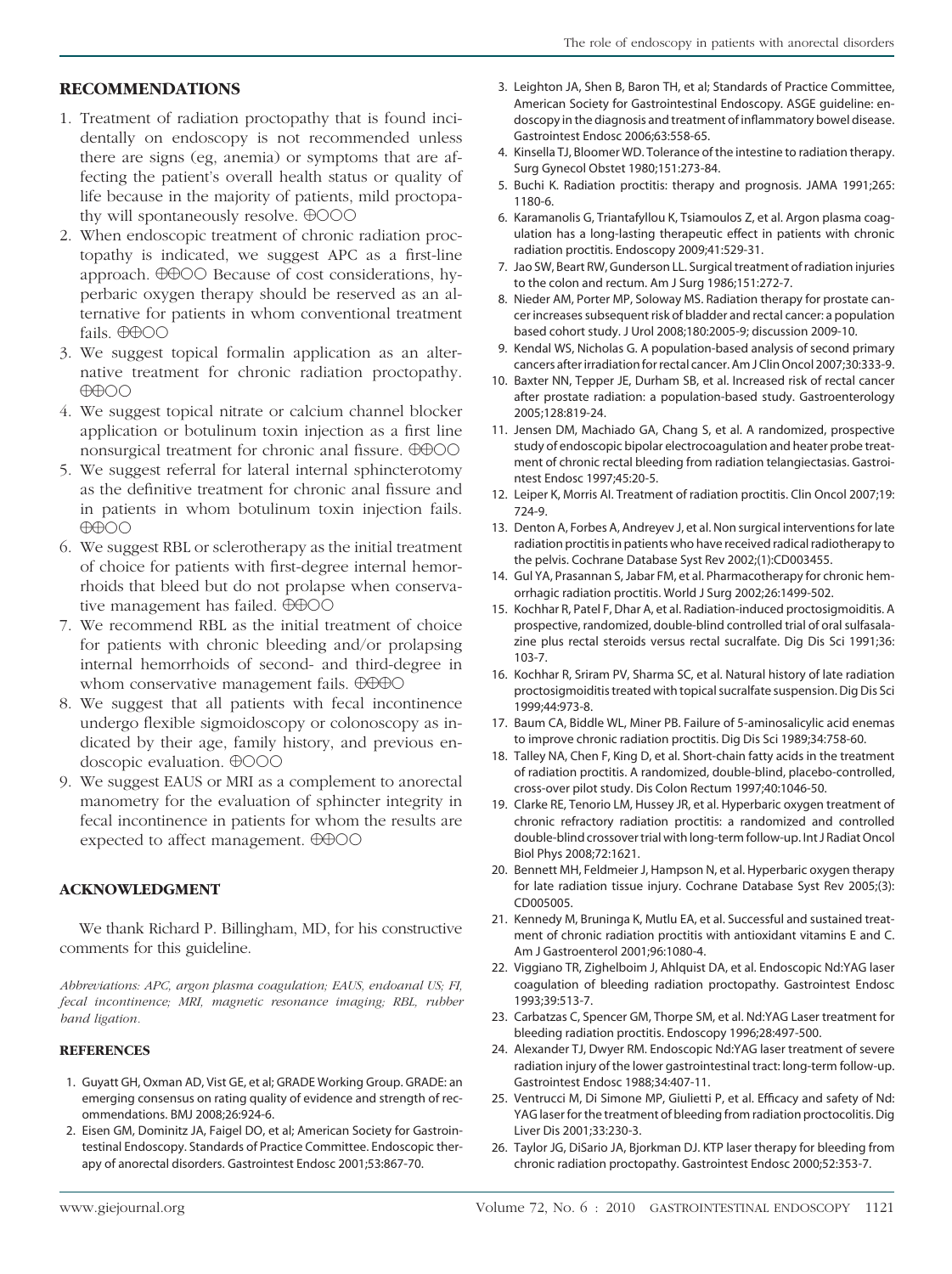- <span id="page-5-0"></span>27. Postgate A, Saunders B, Tjandra J, et al. Argon plasma coagulation in chronic radiation proctitis. Endoscopy 2007;39:361-5.
- 28. Wilson SA, Rex DK. Endoscopic treatment of chronic radiation proctopathy. Curr Opin Gastroenterol 2006;22:536-40.
- 29. Canard JM, Védrenne B, Bors G, et al. Long term results of treatment of hemorrhagic radiation proctitis by argon plasma coagulation. Gastroenterol Clin Biol 2003;27:455-9.
- 30. Chino A, Uragami N, Hosaka H, et al. Therapeutic strategy for hemorrhagic radiation proctitis—the optimum condition of argon plasma coagulation (APC). Nippon Shokakibyo Gakkai Zasshi 2005;102:1405-11.
- 31. Ben-Soussan E, Antonietti M, Savoye G, et al. Argon plasma coagulation in the treatment of hemorrhagic radiation proctitis is efficient but requires a perfect colonic cleansing to be safe. Eur J Gastroenterol Hepatol 2004;16:1315-8.
- 32. Faigel DO, Eisen GM, Baron TH, et al; Standards of Practice Committee. American Society for Gastrointestinal Endoscopy. Preparation of patients for GI endoscopy. Gastrointest Endosc 2003;57:446-50.
- 33. Vyas FL, Mathai V, Selvamani B, et al. Endoluminal formalin application for haemorrhagic radiation proctitis. Colorectal Dis 2006;8:342-6.
- 34. Stern DR, Steinhagen RM. Anorectal cancer following topical formalin application for haemorrhagic radiation proctitis. Colorectal Dis 2007;9: 275-8.
- 35. Mathai V, Seow-Choen F. Endoluminal formalin therapy for haemorrhagic radiation proctitis. Br J Surg 1995;82:190.
- 36. Biswal BM, Lal P, Rath GK, et al. Intrarectal formalin application, an effective treatment for grade III haemorrhagic radiation proctitis. Radiother Oncol 1995;35:212-5.
- 37. Haas EM, Bailey HR, Farragher I. Application of 10 percent formalin for the treatment of radiation-induced hemorrhagic proctitis. Dis Colon Rectum 2007;50:213-7.
- 38. Saclarides TJ, King DG, Franklin JL, et al. Formalin instillation for refractory radiation-induced hemorrhagic proctitis. Report of 16 patients. Dis Colon Rectum 1996;39:196-9.
- 39. Yegappan M, Ho YH, Nyam D, et al. The surgical management of colorectal complications from irradiation for carcinoma of the cervix. Ann Acad Med Singapore 1998;27:627-30.
- 40. Parikh S, Hughes C, Salvati EP, et al. Treatment of hemorrhagic radiation proctitis with 4 percent formalin. Dis Colon Rectum 2003;46:596-600.
- 41. Zhou C, Adler DC, Becker L, et al. Effective treatment of chronic radiation proctitis using radiofrequency ablation. Ther Adv Gastroenterol 2009;2: 149-56.
- 42. Kantsevoy SV, Cruz-Correa MR, Vaughn CA, et al. Endoscopic cryotherapy for the treatment of bleeding mucosal vascular lesions of the GI tract: a pilot study. Gastrointest Endosc 2003;57:403-6.
- 43. Keck JO, Staniunas RJ, Coller JA, et al. Computer-generated profiles of the anal canal in patients with anal fissure. Dis Colon Rectum 1995;38: 72-9.
- 44. Hananel N, Gordon PH. Re-examination of clinical manifestations and response to therapy of fissure-in-ano. Dis Colon Rectum 1997;40: 229-33.
- 45. Schouten WR, Briel JW, Auwerda JJ. Relationship between anal pressure and anodermal blood flow. The vascular pathogenesis of anal fissures. Dis Colon Rectum 1994;37:664.
- 46. Klosterhalfen N, Vogel P, Rixen H, et al. Topography of the inferior rectal artery: a possible cause of chronic primary anal fissure. Dis Colon Rectum 1989;32:43-52.
- 47. Nelson R. Non surgical therapy for anal fissure. Cochrane Database Syst Rev 2006;(4):CD003431.
- 48. Billingham RP, Isler JT, Kimmins MH, et al. The diagnosis and management of common anorectal disorders. Curr Probl Surg 2004;41:586-645.
- 49. Nelson R. A systematic review of medical therapy for anal fissure. Dis Colon Rectum 2004;47:422-31.
- 50. Kocher HM, Steward M, Leather AJ, et al. Randomized clinical trial assessing the side-effects of glyceryl trinitrate and diltiazem hydrochloride in the treatment of chronic anal fissure. Br J Surg 2002;89:413-7.
- 51. Antropoli C, Perrotti P, Rubino M, et al. Nifedipine for local use in conservative treatment of anal fissures: preliminary results of a multicenter study. Dis Colon Rectum 1999;42:1011-5.
- 52. Perrotti P, Bove A, Antropoli C, et al. Topical nifedipine with lidocaine ointment vs. active control for treatment of chronic anal fissure: results of a prospective, randomized, double-blind study. Dis Colon Rectum 2002;45:1468-75.
- 53. Jonas M, Neal KR, Abercrombie JF, et al. A randomized trial of oral vs. topical diltiazem for chronic anal fissures. Dis Colon Rectum 2001;44: 1074-8.
- 54. Ho KS, Ho YH. Randomized clinical trial comparing oral nifedipine with lateral anal sphincterotomy and tailored sphincterotomy in the treatment of chronic anal fissure. Br J Surg 2005;92:403-8.
- 55. Brisinda G, Maria G, Bentivoglio AR, et al. A comparison of injections of botulinum toxin and topical nitroglycerin ointment for the treatment of chronic anal fissure. N Engl J Med 1999;341:65-9.
- 56. Algaithy ZK. Botulinum toxin versus surgical sphincterotomy in females with chronic anal fissure, Saudi Med J 2008;29:1260-3.
- 57. Brisinda G, Cadeddu F, Brandara F, et al. Randomized clinical trial comparing botulinum toxin injections with 0.2 per cent nitroglycerin ointment for chronic anal fissure. Br J Surg 2007;94:162-7.
- 58. Maria G, Cassetta E, Gui D, et al. A comparison of botulinum toxin and saline for the treatment of chronic anal fissure. N Engl J Med 1998;338: 217-20.
- 59. Jost WH, Schimrigk K. Perianal thrombosis following injection therapy into the external anal sphincter using botulin toxin. Dis Colon Rectum 1995;38:781.
- 60. Nelson R. Non surgical therapy for anal fissure. Cochrane Database Syst Rev. 2006 Oct 18;(4):CD003431. Review. [DOI: 10.1002/14651858.CD003431.](http://dx.doi.org/10.1002/14651858.CD003431.pub2) [pub2.](http://dx.doi.org/10.1002/14651858.CD003431.pub2)
- 61. Mishra R, Thomas S, Maan M, et al. Topical nitroglycerin versus lateral internal sphincterotomy for chronic anal fissure: prospective, randomized trial. ANZ J Surg 2005;75:1032-5.
- 62. Ho KS, Ho YH. Randomized clinical trial comparing oral nifedipine with lateral anal sphincterotomy and tailored sphincterotomy in the treatment of chronic anal fissure. Br J Surg 2005;92:403-8.
- 63. Iswariah H, Stephens J, Rieger N, et al. Randomized prospective controlled trial of lateral internal sphincterotomy versus injection of botulinum toxin for the treatment of idiopathic fissure in ano. ANZ J Surg 2005;75:553-5.
- 64. Massoud BW, Mehrdad V, Baharak T, et al. Botulinum toxin injection versus internal anal sphincterotomy for the treatment of chronic anal fissure. Ann Saudi Med 2005;25:140-2.
- 65. Parellada C. Randomized, prospective trial comparing 0.2 percent isosorbide dinitrate ointment with sphincterotomy in treatment of chronic anal fissure: a two-year follow-up. Dis Colon Rectum 2004;47: 437-43.
- 66. Najarian M. Surgeons beliefs and experiences with the surgical treatment of anal fissure. Semin Colon Rectal Surg 2006;17:116-9.
- 67. Ortiz H, Marzo J, Armendariz P, et al. Quality of life assessment in patients with chronic anal fissure after lateral internal sphincterotomy. Br J Surg 2005;92:881-5.
- 68. Nelson RL, Abcarian H, Davis FG, et al. Prevalence of benign anorectal disease in a randomly selected population. Dis Colon Rectum 1995;38: 341-5.
- 69. Johanson JF, Sonnenberg A. The prevalence of hemorrhoids and chronic constipation. An epidemiologic study. Gastroenterology 1990; 98:380-6.
- 70. Petticrew M, Rodgers M, Booth A. Effectiveness of laxatives in adults. Qual Health Care 2001;10:268-73.
- 71. Goligher JC. Haemorrhoids or piles. In: Goligher JC, editor. Surgery of the anus, rectum and colon, 4th ed.London: Bailliere Tindall; 1980. p. 96.
- 72. Alonso-Coello P, Guyatt G, Heels-Ansdell D, et al. Laxatives for the treatment of hemorrhoids. Cochrane Database Syst Rev 2005;(4):CD004649.
- 73. Alonso-Coello P, Mills E, Heels-Ansdell D, et al. Fiber for the treatment of hemorrhoids complications: a systematic review and meta-analysis. Am J Gastroenterol 2006;101:181-8.